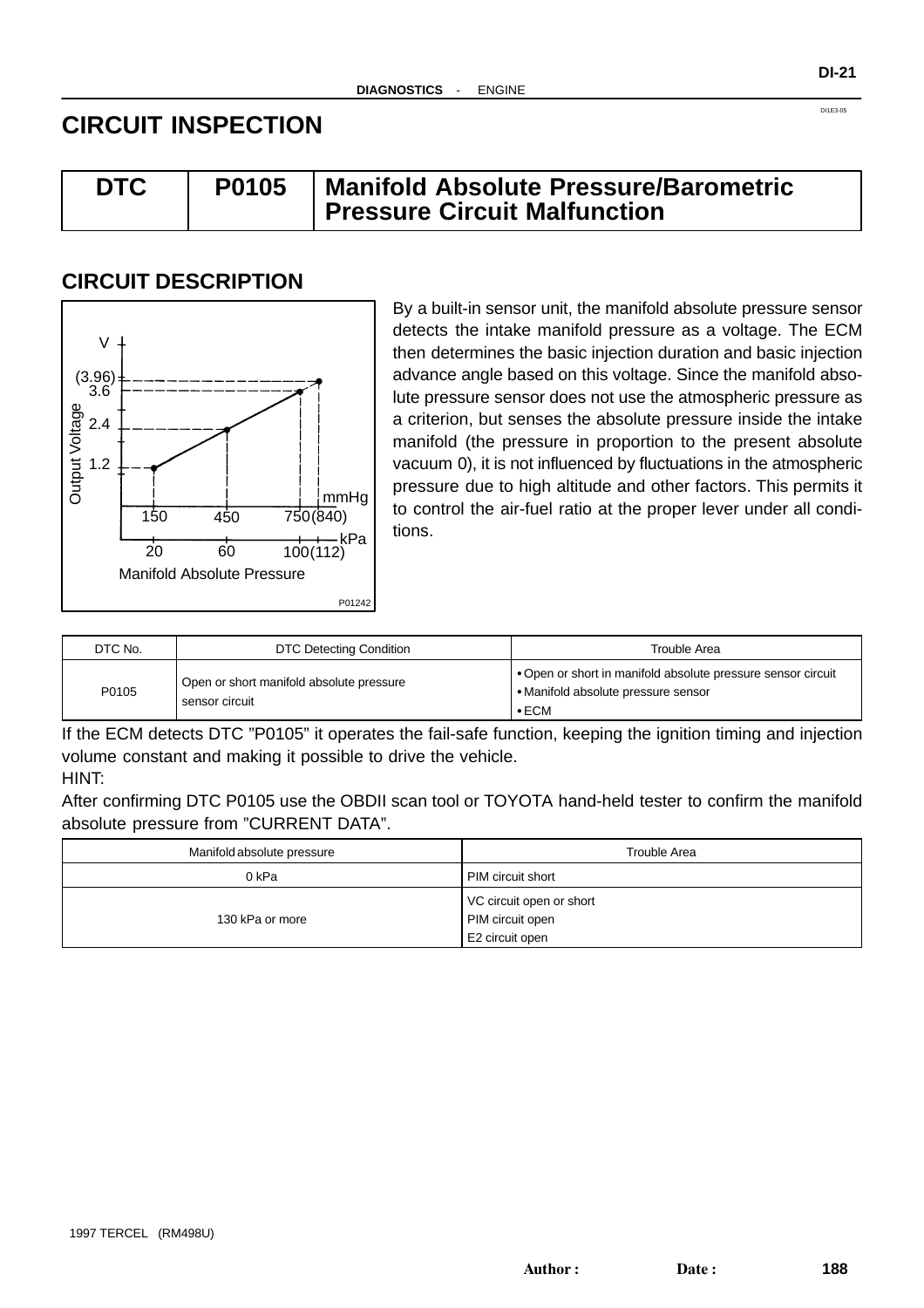## **WIRING DIAGRAM**



# **INSPECTION PROCEDURE**

HINT:

If DTC "P0105" (Manifold Absolute Pressure/Barometric Pressure Circuit Malfunction), "P0110" (Intake Air Temp. Circuit Malfunction), "P0115" (Engine Coolant Temp. Circuit Malfunction), "P0120" (Throttle/Pedal Position Sensor/Switch "A" Circuit Malfunction) are output simultaneously, E2 (sensor ground) may be open.

| Connect OBD II scan tool or TOYOTA hand-held tester, and read value of man- |
|-----------------------------------------------------------------------------|
| ifold absolute pressure.                                                    |

### **PREPARATION:**

- (a) Remove the fuse cover on the instrument panel.
- (b) Connect the OBD II scan tool or TOYOTA hand-held tester to the DLC3.
- (c) Turn the ignition switch ON and OBDII scan tool or TOYOTA hand-held tester main switch ON.

### **CHECK:**

Read value of manifold absolute pressure on the OBD II scan tool or TOYOTA hand-held tester. **OK:**

### **Same as atmospheric pressure**



**NG**